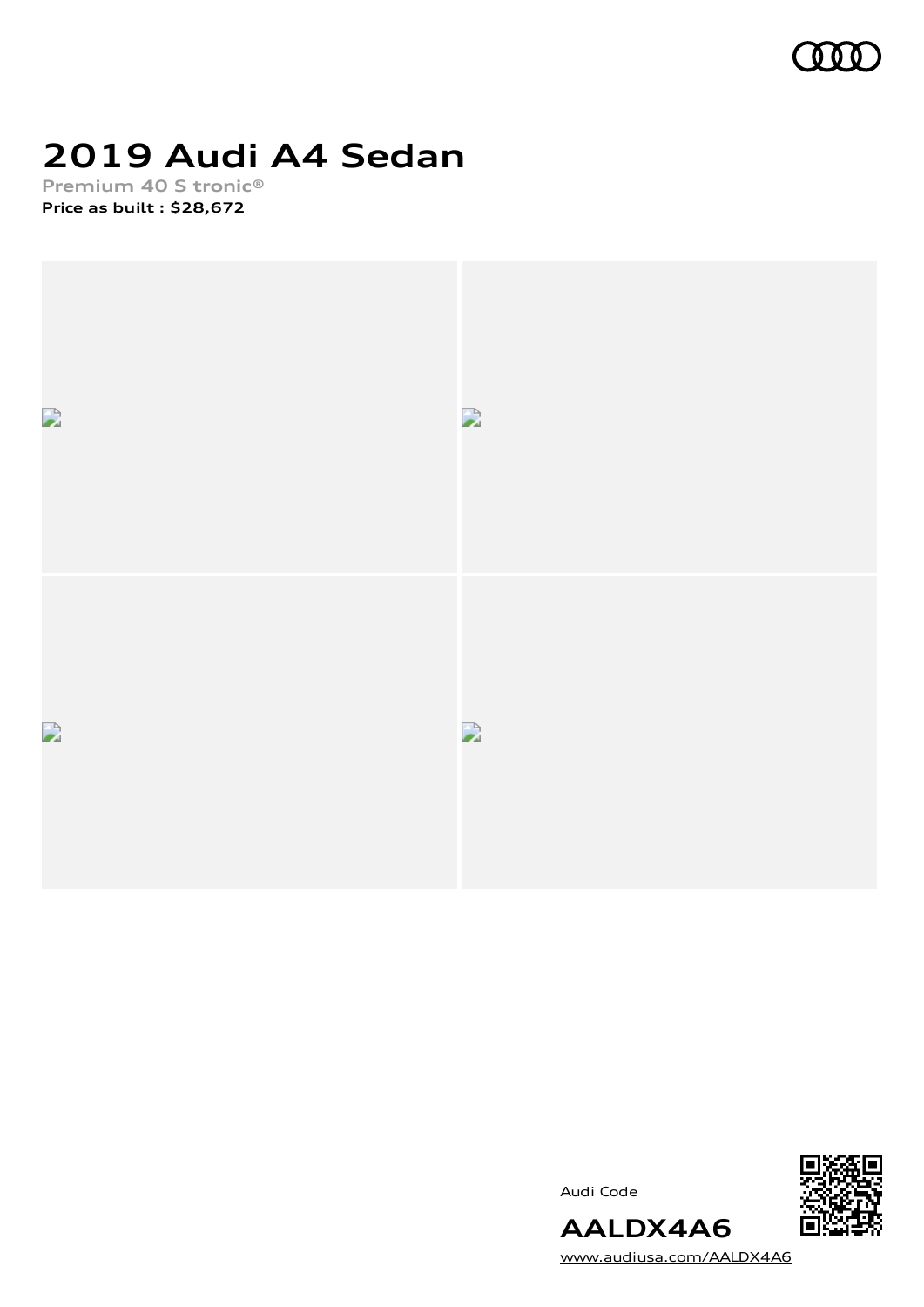### **Summary**

**Audi 2019 Audi A4 Sedan** Premium 40 S tronic®

**Price as buil[t](#page-10-0)** \$28,672

#### **Exterior colour**

Manhattan Gray metallic

#### **Interior colour**

| Seats     | Black |
|-----------|-------|
| Dashboard | Black |
| Carpet    | Black |
| Headliner | Black |

### D

#### **Further Information**

| Type of vehicle | Used car     |
|-----------------|--------------|
| Mileage         | 31,019 miles |
|                 | No           |

**Warranty**

#### **Audi Code** AALDX4A6

**Your configuration on www.audiusa.com** [www.audiusa.com/AALDX4A6](https://www.audiusa.com/AALDX4A6)

**Commission number** 7ec52d3a0a0e09a80adf

### **Technical Specifications**

Engine type 2.0-liter four-cylinder Displacement/Bore and 1,984/82.5 x 92.8 cc/mm stroke Torque 236 lb-ft@rpm Top track speed  $130$  $130$  mph mph  $^{\rm 1}$ Acceleration (0 - 60 mph) 7.1 seconds seconds Recommended fuel Premium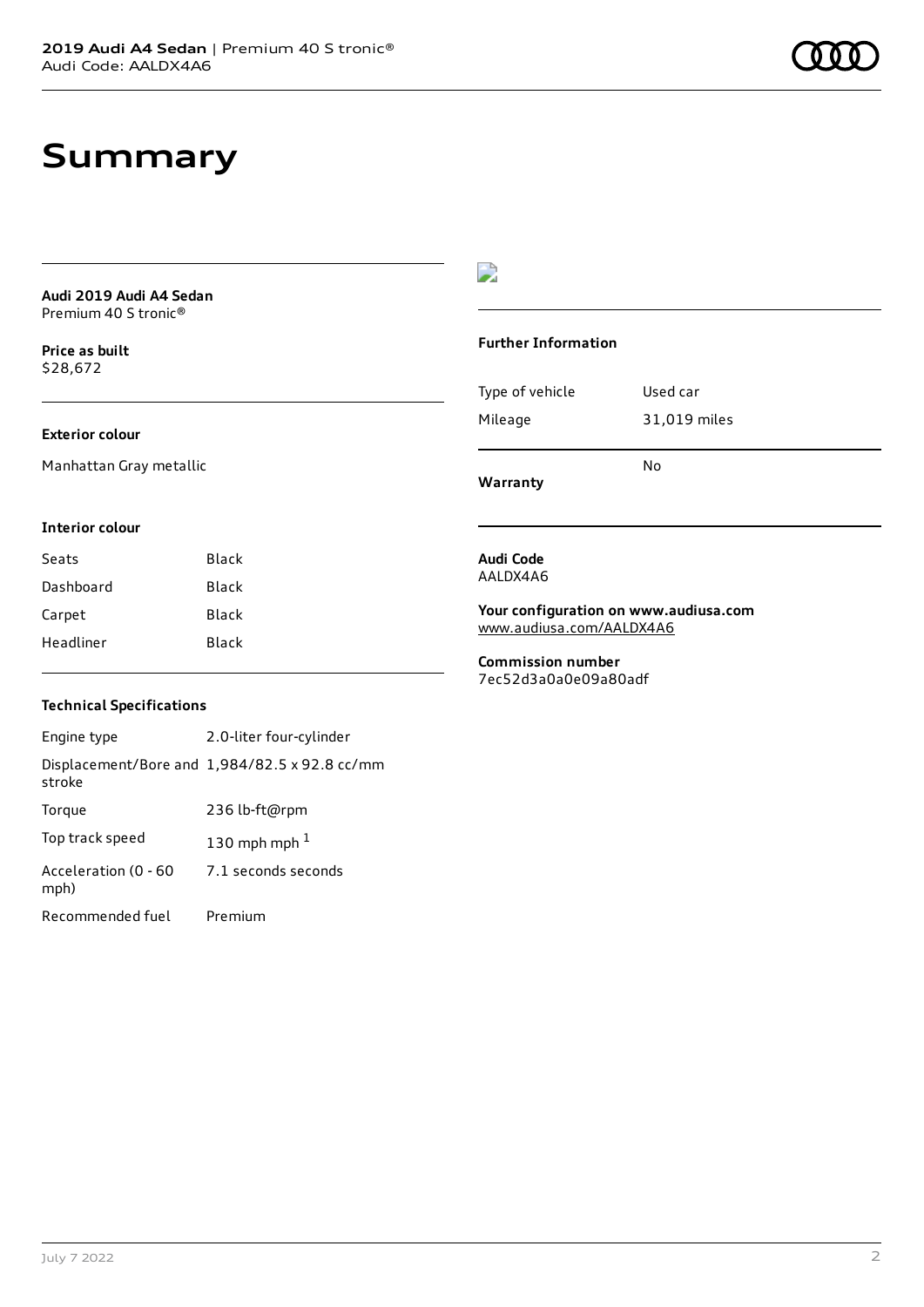# **Equipment**

Manhattan Gray metallic

Convenience package

Power-adjustable, heated exterior side mirrors with memory

Gray Oak Natural Wood inlays

Audi pre sense® rear

Audi side assist

SiriusXM® Satellite Radio

Audi advanced key-keyless start, stop and entry







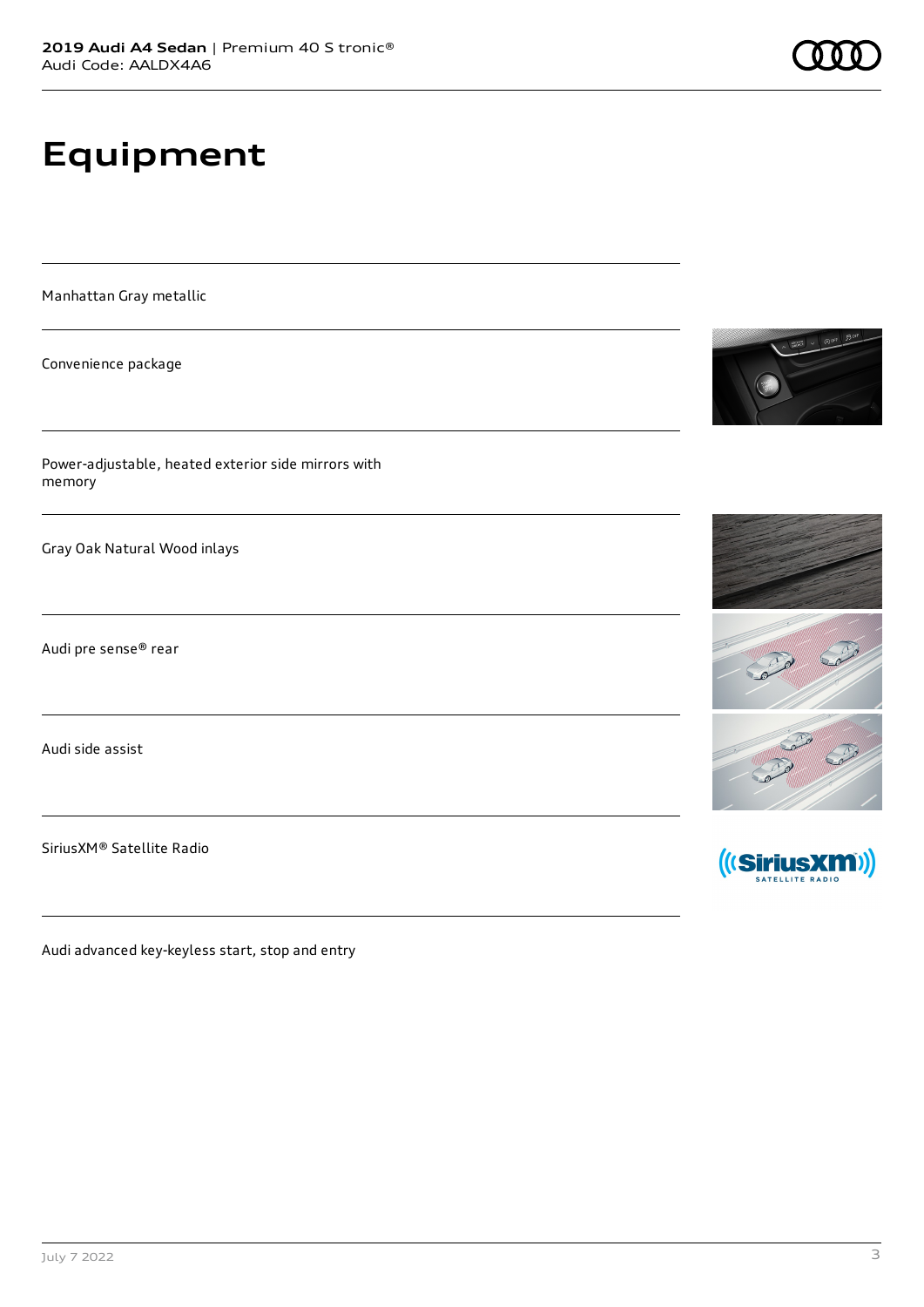**Standard features**

### **Safety and Security**

| 4UH             | Driver and front passenger dual-stage<br>airbags                 |
|-----------------|------------------------------------------------------------------|
| UH1             | Electromechanical parking brake                                  |
| 8T2             | Cruise control with coast, resume and<br>accelerate features     |
| VC <sub>2</sub> | Garage door opener (HomeLink®)                                   |
| 6Y2             | Top speed electronically limited to 130 mph                      |
| 4H3             | Integrated child door locks in rear doors                        |
| QZ7             | Electromechanical power steering                                 |
| 7K6             | Tire-pressure monitoring system                                  |
| 4X3             | Front thorax side airbags and Sideguard®<br>head curtain airbags |
| 3B7             | Lower Anchors and Tethers for Children<br>(LATCH) in rear seats  |
|                 |                                                                  |

### **Exterior**

| 0PO             | Dual exhaust outlets with chrome tips                    |
|-----------------|----------------------------------------------------------|
| 1S1             | Car jack                                                 |
| 1 B A           | Dynamic suspension system                                |
| 8TH             | Xenon plus headlights with LED daytime<br>running lights |
| HM <sub>2</sub> | 17" 225/50 all-season tires                              |
| 8SP             | LED taillights with dynamic turn signals                 |
| 4KC             | Heat-insulating glass                                    |
| 47B             | Aluminum trim around exterior windows                    |
| V17             | 17" 5-arm-dynamic design wheels                          |
|                 |                                                          |

**Interior**

QE1 Storage package

| 3FE | Sunroof                                                        |
|-----|----------------------------------------------------------------|
| 7M1 | Aluminum door sill inlays                                      |
| 6N) | Cloth headliner                                                |
| 9AQ | Three-zone automatic climate control                           |
| 4L7 | Auto-dimming interior rear view mirror with<br>digital compass |
| QQ1 | LED interior lighting package                                  |
| 1XW | Three-spoke multifunction steering wheel<br>with shift paddles |
| 6E3 | Front center armrest                                           |
| 4E2 | Electric tailgate/trunk lid release from inside                |
| 5XF | Dual front sun visors with lighted vanity<br>mirrors           |
| 3NT | Split folding 40/20/40 rear seatbacks                          |
| N1F | Leather seating surfaces                                       |
| 4A3 | Heated front seats                                             |

### **Infotainment and Driver Assistance**

| 6K8  | Audi pre sense® basic and Audi pre sense®<br>city                                                                     |
|------|-----------------------------------------------------------------------------------------------------------------------|
| 2H1  | Audi drive select                                                                                                     |
| IW3  | Audi connect CARE assistance and security<br>services                                                                 |
| UT2. | Audi smartphone interface including Apple<br>CarPlay <sup>™</sup> and Google™ Android Auto™ for<br>compatible devices |
| KA2  | Rear view camera                                                                                                      |
| 9VD  | Audi sound system                                                                                                     |
| 9S7  | Color driver information system                                                                                       |
| 7UH  | Connectivity package                                                                                                  |

**(1/2)**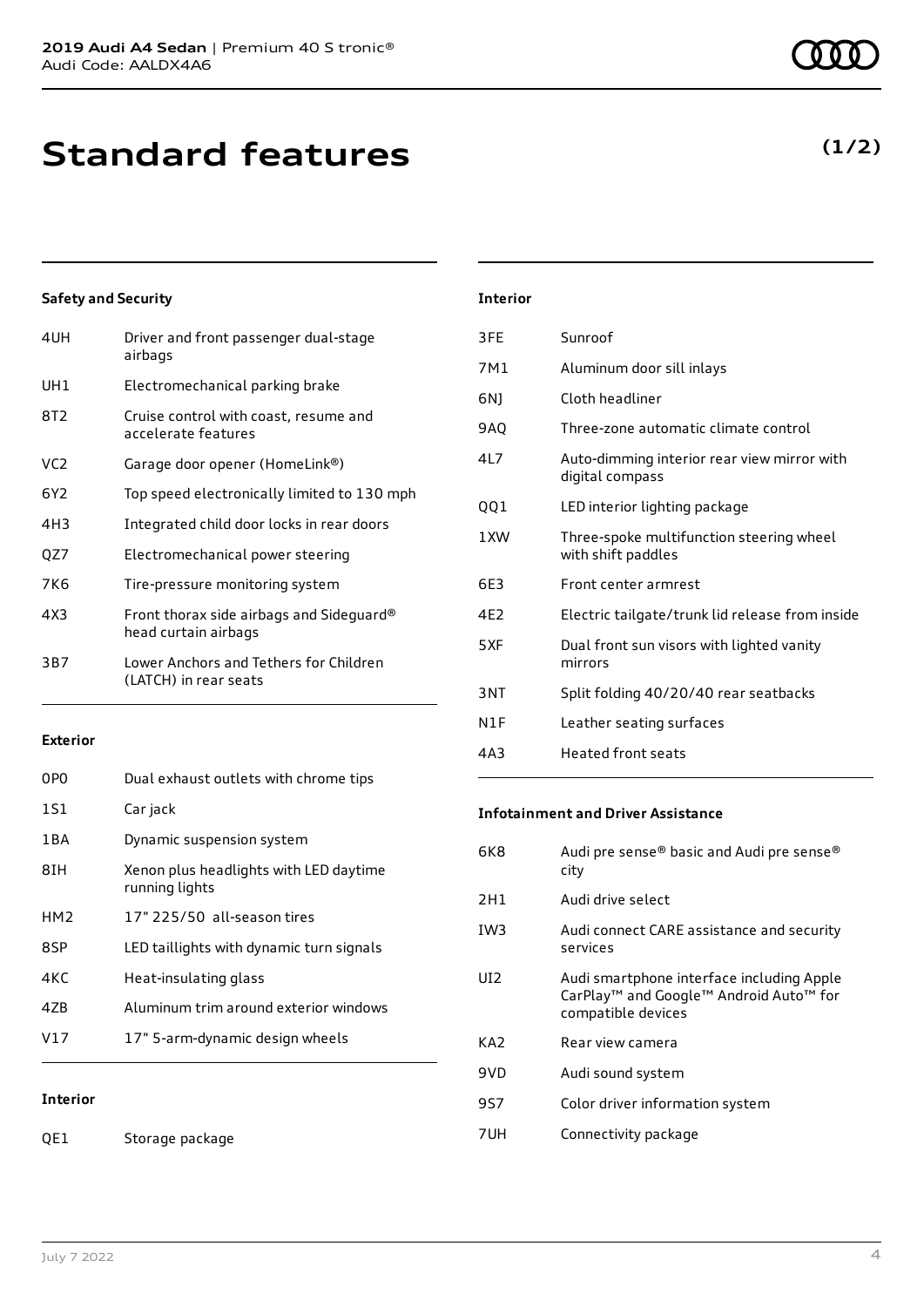### **Standard features**

### **Infotainment and Driver Assistance**

| I8S | $MMI®$ radio low |
|-----|------------------|
|     |                  |

9ZX BLUETOOTH® wireless technology preparation for compatible devices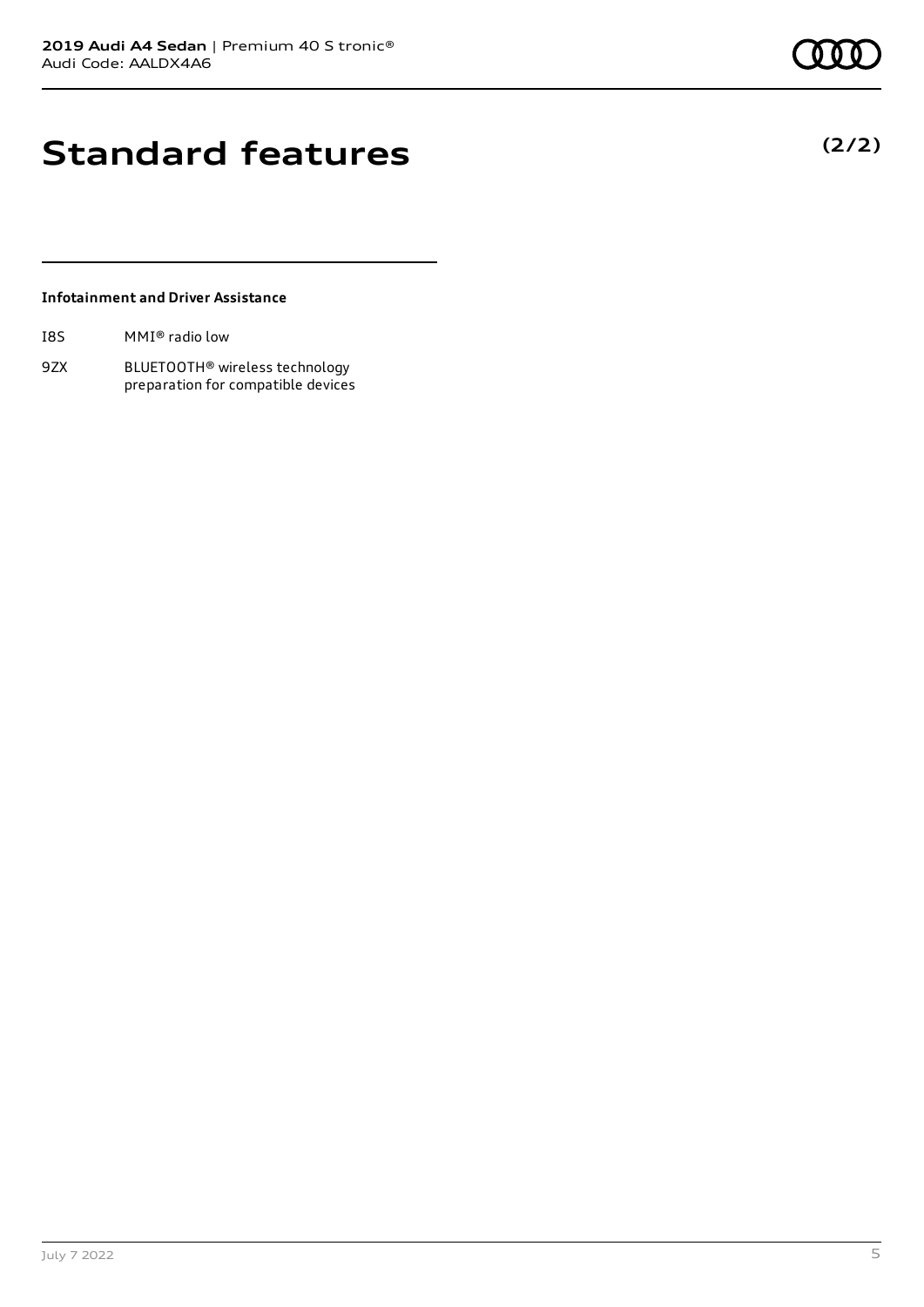### **Dealer remarks**

This Audi includes:

- BLACK, LEATHER SEATING SURFACES
	- Leather Seats
- GRAY OAK NATURAL WOOD INLAYS
	- Woodgrain Interior Trim
- MANHATTAN GRAY METALLIC
- CONVENIENCE PACKAGE
	- Keyless Start
	- Engine Immobilizer
	- HD Radio
	- Mirror Memory
	- Power Mirror(s)
	- Seat Memory
	- Hands-Free Liftgate
	- Heated Mirrors
	- Security System
	- Satellite Radio
	- Power Door Locks
	- Keyless Entry
	- Blind Spot Monitor
	- Power Folding Mirrors
	- Cross-Traffic Alert
	- Remote Trunk Release

\*Note - For third party subscriptions or services, please contact the dealer for more information.\*

Your buying risks are reduced thanks to a CARFAX BuyBack Guarantee. This 2019 Audi A4 has great acceleration and wonderful styling without sacrificing exceptional fuel economy.

This low mileage Audi A4 has barely been touched. It's the next best thing to buying new. Added comfort with contemporary style is the leather interior to heighten the quality and craftsmanship for the Audi A4 Premium.

Our No Hassle Internet Pricing mission is to present value to all of our customers. No Hassle Internet Pricing is achieved by polling over 20000 vehicle listings hourly. This ensures our customers receive real-time No Hassle Pricing on every pre-owned vehicle we sell. We do not artificially inflate our prices in hopes of winning a negotiating contest with our customers! Our pricing is based on actual transactions. After doing business from New Hampshire to California we find this approach is by far the best for our customers.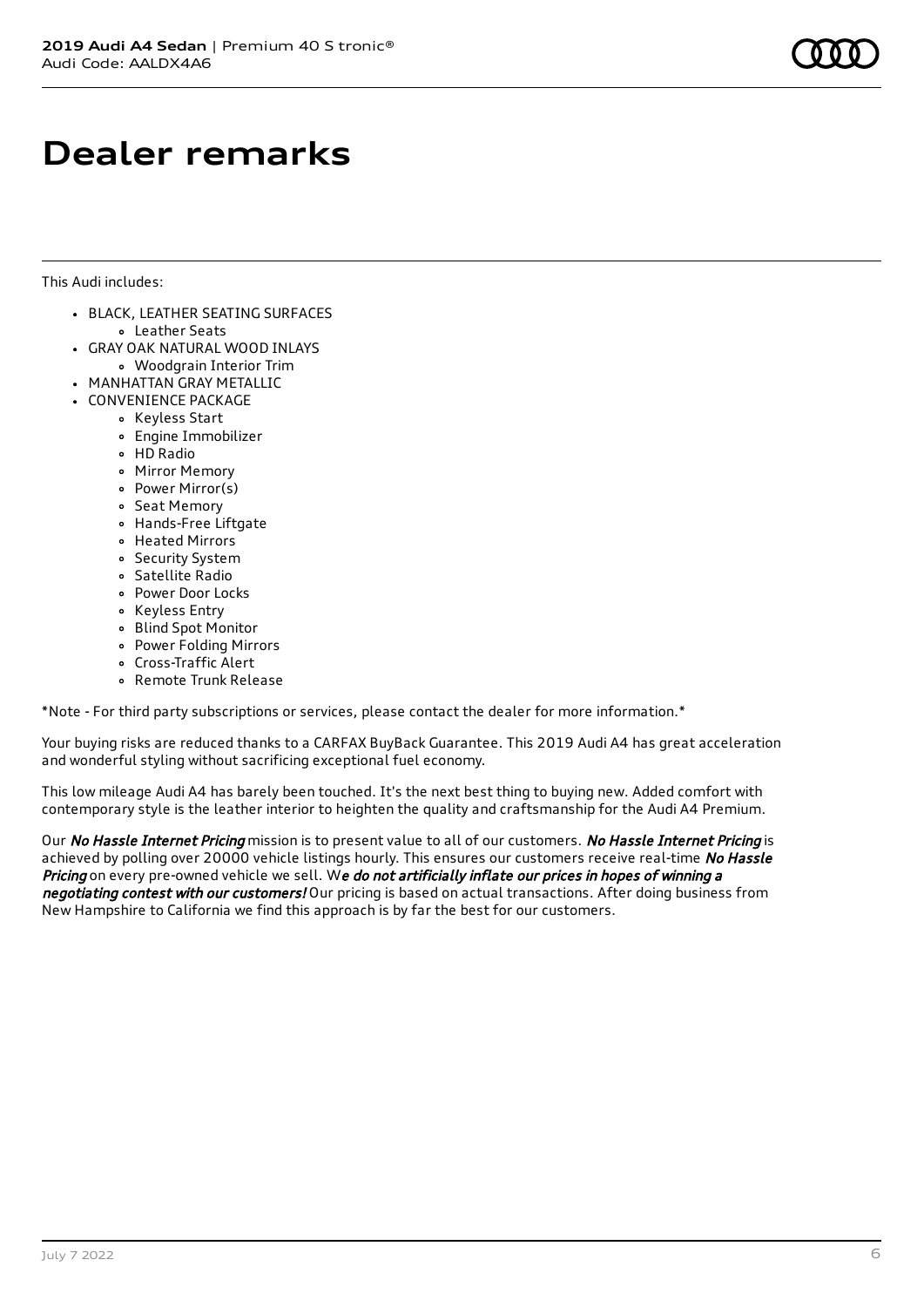### **Technical Specifications**

### **Engineering | Performance**

**Electrical system**

| Engine type                                 | 2.0-liter four-cylinder                       |
|---------------------------------------------|-----------------------------------------------|
| Acceleration (0 - 60<br>mph)                | 7.1 seconds seconds                           |
| Power Level                                 | 40                                            |
| Engine block                                | Cast-iron                                     |
| Induction/fuel injection Turbocharged/TFSI® |                                               |
| Cylinder head                               | Aluminum-alloy                                |
| Max. output ps/hp                           | 188 @ rpm                                     |
| stroke                                      | Displacement/Bore and 1,984/82.5 x 92.8 cc/mm |
| Top track speed <sup>1</sup>                | 130 mph mph                                   |
| Torque                                      | 236 lb-ft@rpm                                 |
| Valvetrain                                  | 16 valve DOHC with Audi valvelift             |

Alternator 14 Volt - 110-150A Battery 12 Volt - 420A/70Ah

#### **Transmission | Drivetrain**

| 0.557:1                                                                 |
|-------------------------------------------------------------------------|
| 4.234:1                                                                 |
| 0.433:1                                                                 |
| 1.057:1                                                                 |
| Seven-speed S tronic® dual-clutch<br>transmission and front-wheel drive |
| 0.738:1                                                                 |
| 2.190:1                                                                 |
| 1.517:1                                                                 |
| 2.75:1                                                                  |
| 3.188:1                                                                 |
|                                                                         |

#### **Steering**

| Steering type                             | Electromechanical speed-sensitive<br>power steering system |
|-------------------------------------------|------------------------------------------------------------|
| Turning diameter, curb-38.1 ft<br>to-curb |                                                            |
| Steering ratio                            | 15.9:1                                                     |

### **Suspension**

| Front axle | Five-link front independent steel<br>spring suspension |
|------------|--------------------------------------------------------|
| Rear axle  | Five-link rear independent steel<br>spring suspension  |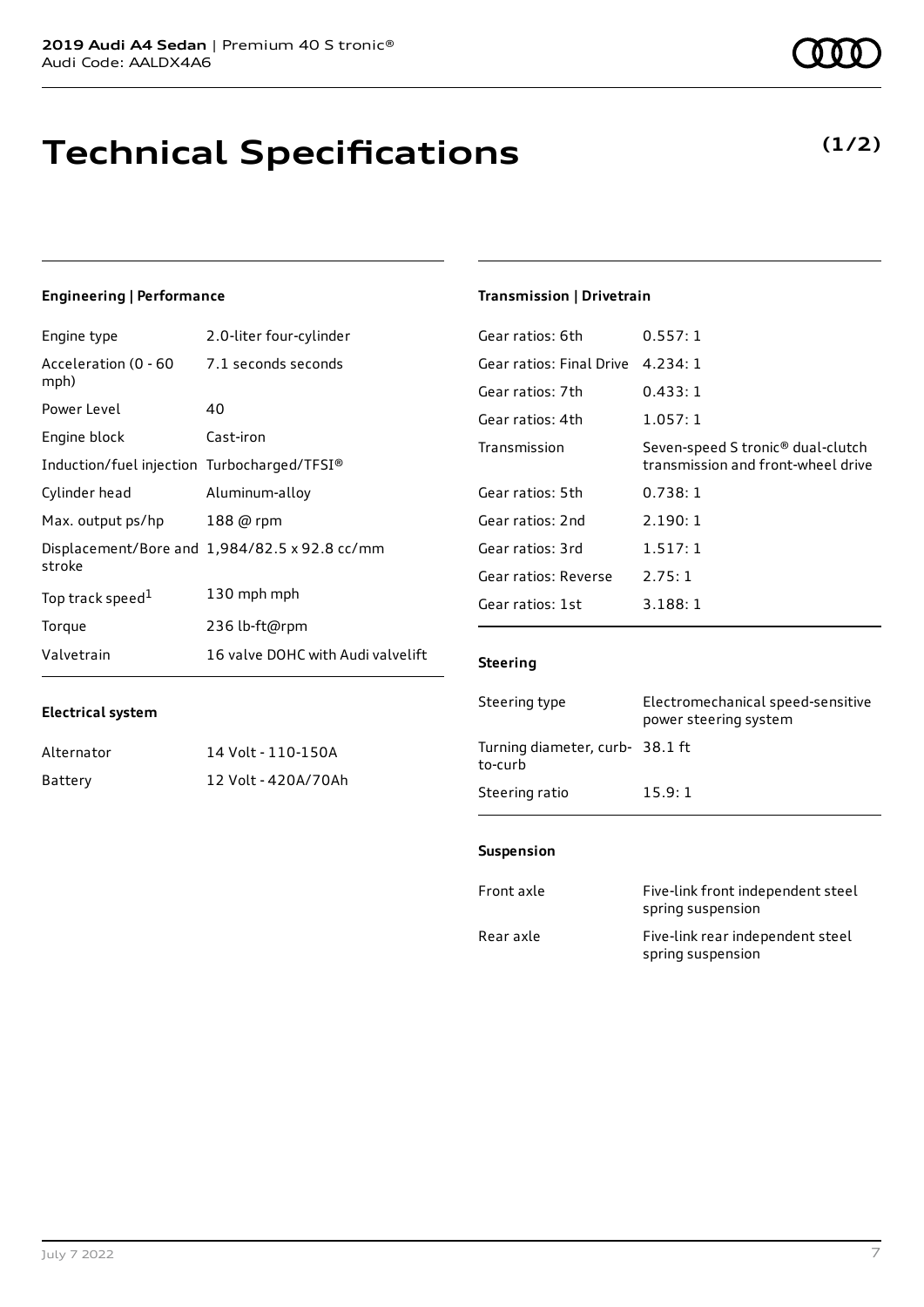### **Technical Specifications**

### **Brakes**

| <b>Front brakes</b> | 12.4 (ventilated disc) in |
|---------------------|---------------------------|
| Rear brakes         | 11.8 (solid disc) in      |
| Parking brake       | Electromechanical         |
|                     |                           |

### **Body**

Material **Material** Lightweight construction technology - multi-material body construction (steel and aluminum composition) and multistep anticorrosion protection

#### **Warranty | Maintenance**

| Warranty    | 4-year/50,000 mile Audi New<br>Vehicle Limited Warranty                                  |
|-------------|------------------------------------------------------------------------------------------|
| Maintenance | 12-month/10,00 mile (whichever<br>occurs first) NO CHARGE first<br>scheduled maintenance |

### **Exterior Measurements**

| Height                           | 56.2 in  |
|----------------------------------|----------|
| Overall width without<br>mirrors | 72.5 in  |
| Length                           | 186.1 in |
| Wheelbase                        | 110.0 in |
| Drag coefficient                 | 0.27 Cw  |
| Overall width with<br>mirrors    | 79.6 in  |
| Track rear                       | 61.2 in  |
| Track front                      | 61.9 in  |
| Curb weight                      | 3,450 lb |

### **Interior measurements**

| Seating capacity                          | 5                 |
|-------------------------------------------|-------------------|
| Shoulder room, rear                       | 54.5 in           |
| Head room with front<br>sunroof           | 38.9 in           |
| Leg room, rear                            | 35.7 in           |
| Shoulder room, front                      | 55.9 in           |
| Head room with rear<br>sunroof            | 37.4 in           |
| Leg room, front                           | 41.3 in           |
| Cargo volume, rear<br>seatbacks up/folded | 13.0 cu ft, cu ft |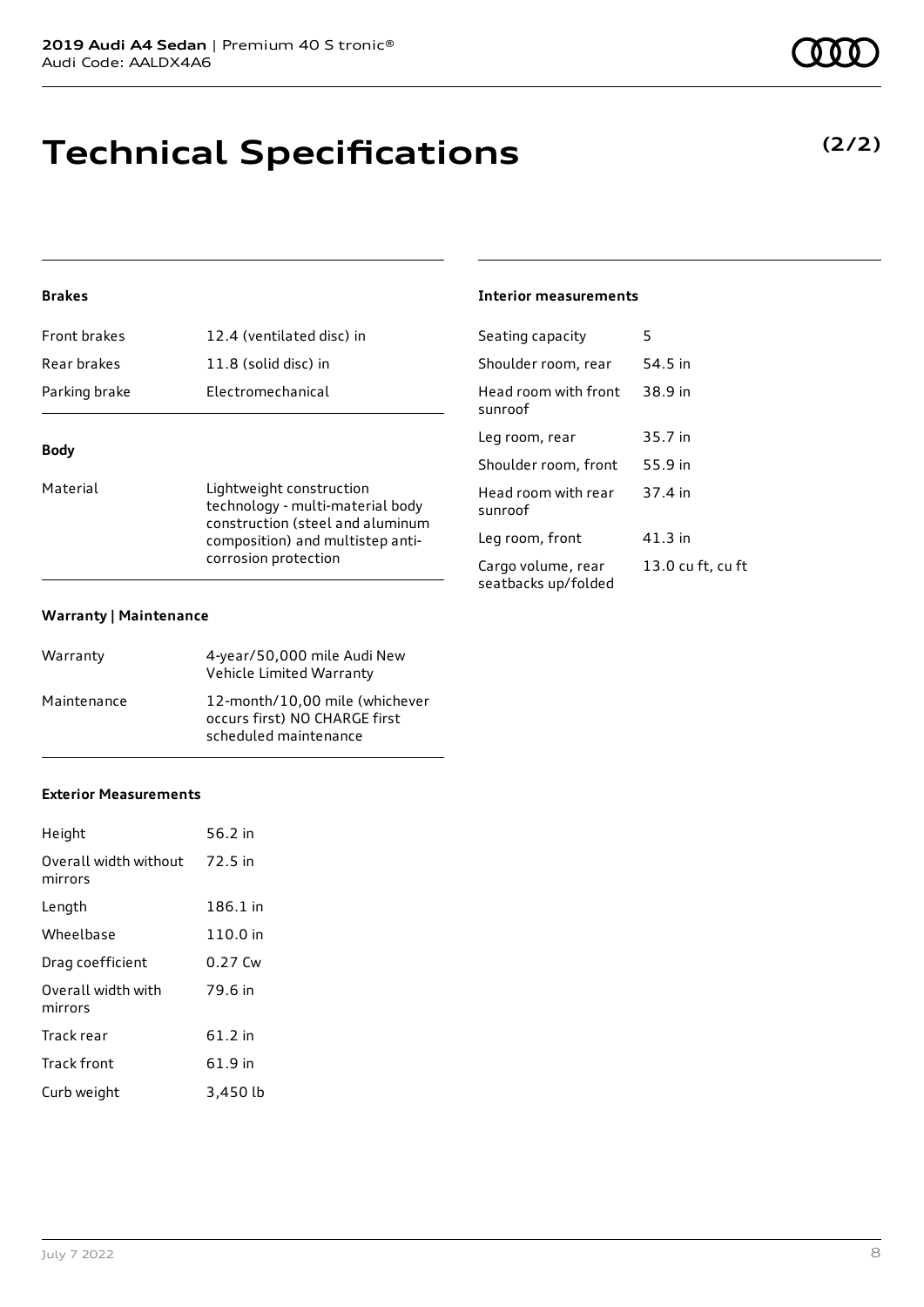### **Consumption- and emission**

**Consumption by NEDC**

combined 30 mpg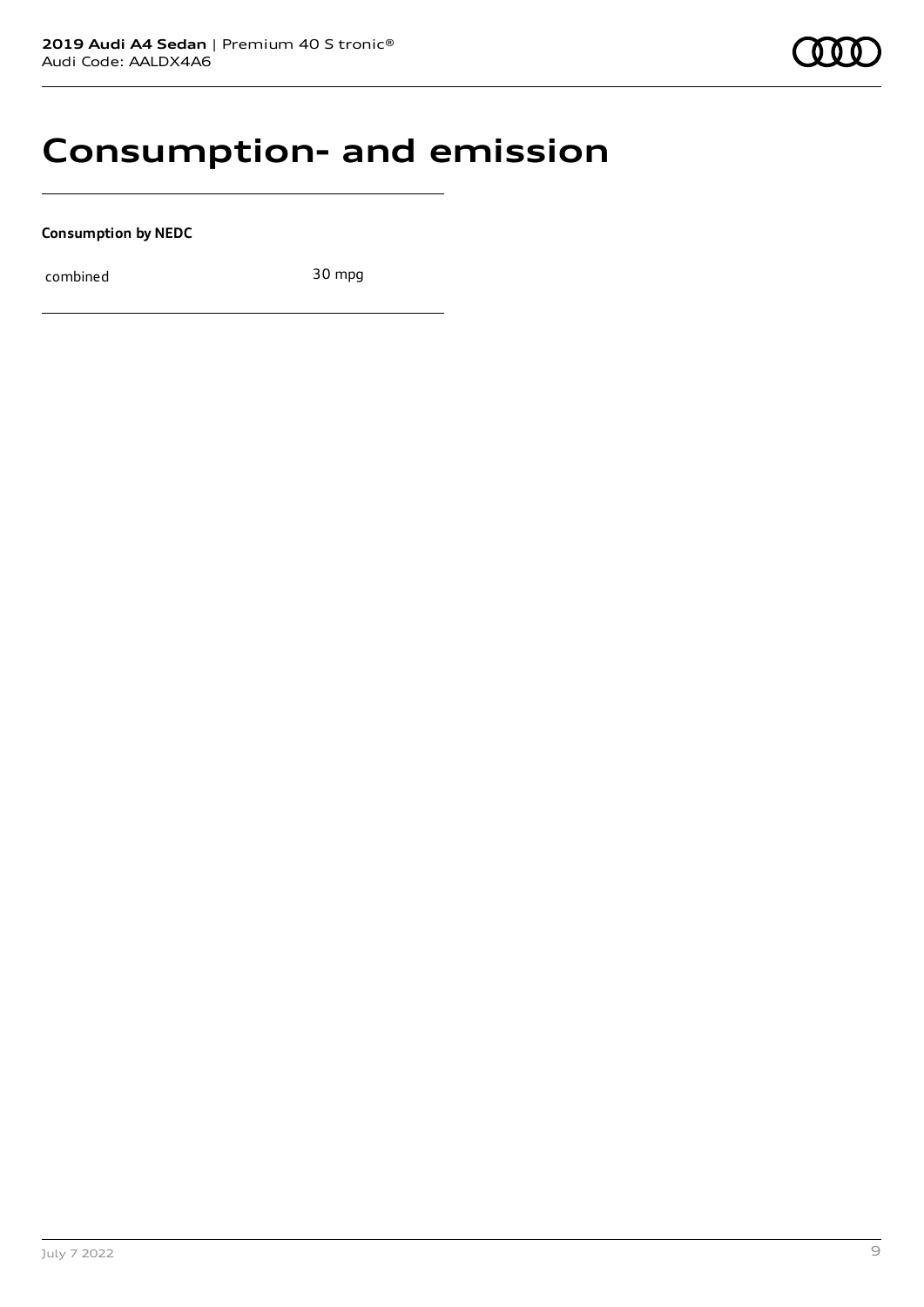

### **Contact**

Dealer **Audi North Miami**

1995 Ne 142nd Street 33181 North Miami FL

Phone: 3059525900 FAX: 3059490940

www: [https://www.audinorthmiami.com](https://www.audinorthmiami.com/)